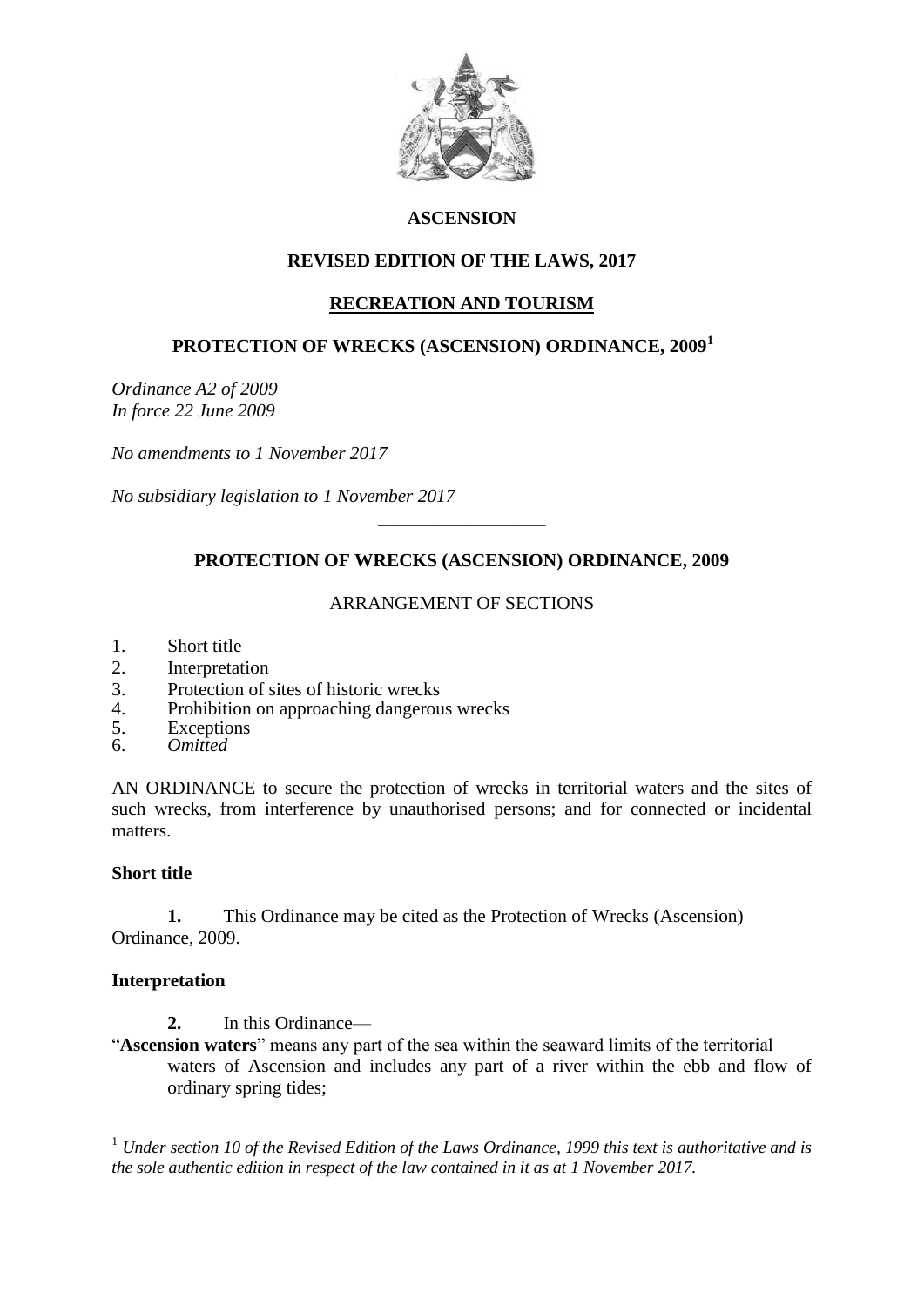**"restricted area"** means an area designated under section 3(1) as a restricted area;

**"sea**" includes any estuary or arm of the sea; and reference to the sea bed includes any area submerged at high water of ordinary spring tides.

## **Protection of sites of historic wrecks**

- **3. (1)** If the Governor is satisfied with respect to any site in Ascension waters
- that—
- *(a)* it is, or may prove to be, the site of a vessel lying wrecked on or in the sea bed; and
- *(b)* on account of the historical, archaeological or artistic importance of the vessel, or of any objects contained or formerly contained in it which may be lying on the sea bed in or near the wreck, the site ought to be protected from unauthorised interference,

the Governor may by order designate an area round the site as a restricted area.

**(2)** An order under this section must identify the site where the vessel lies or formerly lay, or is supposed to lie or have lain, and—

- *(a)* the restricted area is all within such distance of the site (so identified) as is specified in the Order, but excluding any area above high water mark of ordinary spring tides; and
- *(b)* the distance specified for the purposes of paragraph *(a)* is whatever the Governor thinks appropriate to ensure protection for the wreck.

**(3)** Subject to section 5, it is an offence for a person, in a restricted area, to do any of the following things otherwise than under the authority of a licence granted by the Governor—

- *(a)* tamper with, damage or remove any part of a vessel lying wrecked on or in the sea bed, or any object formerly contained in such a vessel;
- *(b)* carry out diving or salvage operations directed to the exploration of any wreck or to removing objects from it or from the sea bed, or use equipment constructed or adapted for any purpose of diving or salvage operations; or
- *(c)* deposit, so as to fall and lie abandoned on the sea bed, anything which, if it were to fall on the site of a wreck (whether it so falls or not), would wholly or partly obliterate the site, or obstruct access to it, or damage any part of the wreck.

Penalty: A fine of £1,000.

**(3A)** A person who causes or permits any of the things mentioned in subsection (3) to be done by others in a restricted area, otherwise than under the authority of such a licence, commits an offence.

Penalty: A fine of £1,000.

**(4)** Before making an order under this section, the Governor must consult with such persons as he or she considers appropriate, having regard to the purposes of the order: but this consultation may be dispensed with if the Governor is satisfied that the case is one in which an order should be made as a matter of immediate urgency.

**(5)** A licence granted by the Governor for the purposes of subsection (3) must be in writing and—

*(a)* must be granted only to persons who appear to the Governor either—